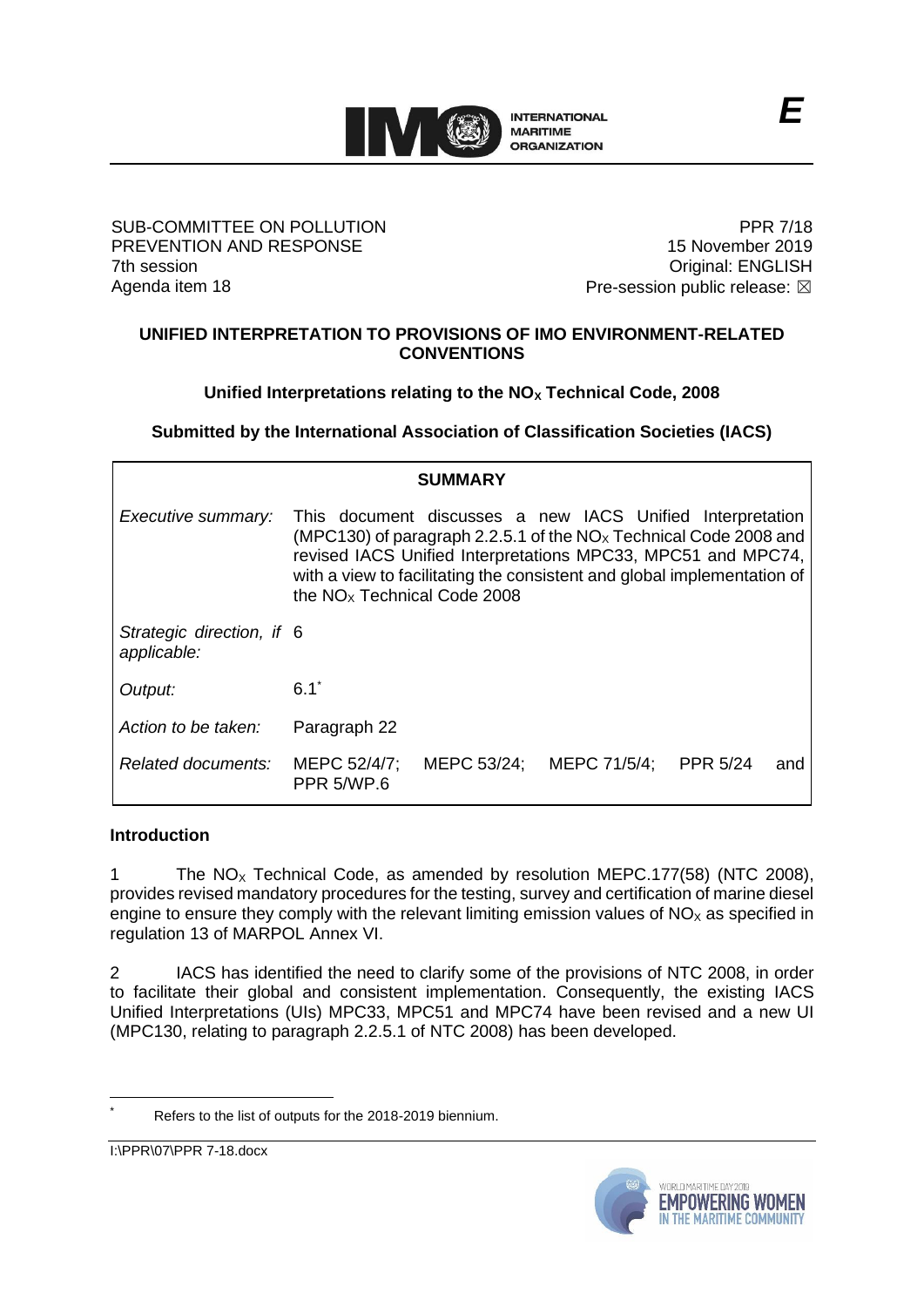## **Discussion**

## **Paragraph 2.2.4.1 of the NTC 2008**

3 The initial version of IACS UI MPC33 (July 2004) provided an interpretation of paragraph 2.2.4 of the version of the  $NO<sub>x</sub>$  Technical Code that was applicable at that time. For engines that could not be pre-certified on a test bed, this UI clarified that such engines are to undergo an on-board certification test according to the same procedure as if the engine had been pre-certified on a test bed, in order for the engine to be issued with an EIAPP Certificate.

4 Having considered UI MPC33 that was set out in the annex to document MEPC 52/4/7, MEPC 53 subsequently included this interpretation (together with other unified interpretations) in MEPC.1/Circ.473 (MEPC 53/24, paragraph 4.55.7). It is noted that this initial version of UI MPC33 was subsequently partly included in the text of the NTC 2008.

5 As a consequence of the recent review of UI MPC33, which took into account the text of the NTC 2008, as amended, IACS proceeded with developing a revision of this UI by removing the part of the text that had been introduced in regulation 2.2.4.1 of the NTC 2008, i.e. clauses (a), (b) and (c) of the UI.

6 Clause (d) of the original UI MPC33 has been retained and expanded in the latest revision of this UI, i.e. revision 2 (see annex 1). It is observed that as the results of the parent engine emission test shall always form part of the Technical File, and these results are not available before the onboard certification test, the Technical File cannot be finally approved at this stage of certification. For this reason, the wording "...an approved Technical File" in clause (d) of the original version of UI MPC33 has been changed in Revision 2 to read "...a preliminary approved Technical File, pending the results of the emission test". Also, UI now clarifies instances when an engine is tested on board due to modifications or adjustments outside of the range allowed according to its Technical File, i.e. in instances when the result of the emission test shows that the engine does not comply with the applicable regulation, the engine is either to be re-adjusted to the compliance condition originally approved, if any; or the applicant is to apply to the Administration for acceptance of further testing. Revision 2 of IACS UI MPC33 is set out in annex 1.

## **Paragraph 2.2.5.1 of the NTC 2008**

7 Paragraph 2.2.5.1 of the NTC 2008 requires that when a  $NO<sub>x</sub>$  reducing device is to be included within the EIAPP certification, the device is to be regarded as a component of the engine and its presence shall be recorded in the engine's Technical File.

8 It is noted that exhaust gas cleaning systems, used for the abatement of sulphur oxides and particulate matters i.e. scrubbers, which are similar to Selective Catalytic Reduction (SCR) systems in that they are installed along the exhaust duct, are certified under regulation 4 of MARPOL Annex VI. However, when an SCR system is used as a  $NO<sub>x</sub>$  reducing device and it is to be certified together with the engine in one EIAPP, the certification process follows regulation 13 of MARPOL Annex VI and the NTC 2008. Therefore the SCR system cannot be considered as an equivalent arrangement according to regulation 4 of MARPOL Annex VI.

9 To remove any doubt regarding this issue, IACS has developed and adopted UI MPC130 regarding paragraph 2.2.5.1 of the NTC 2008 (see annex 2).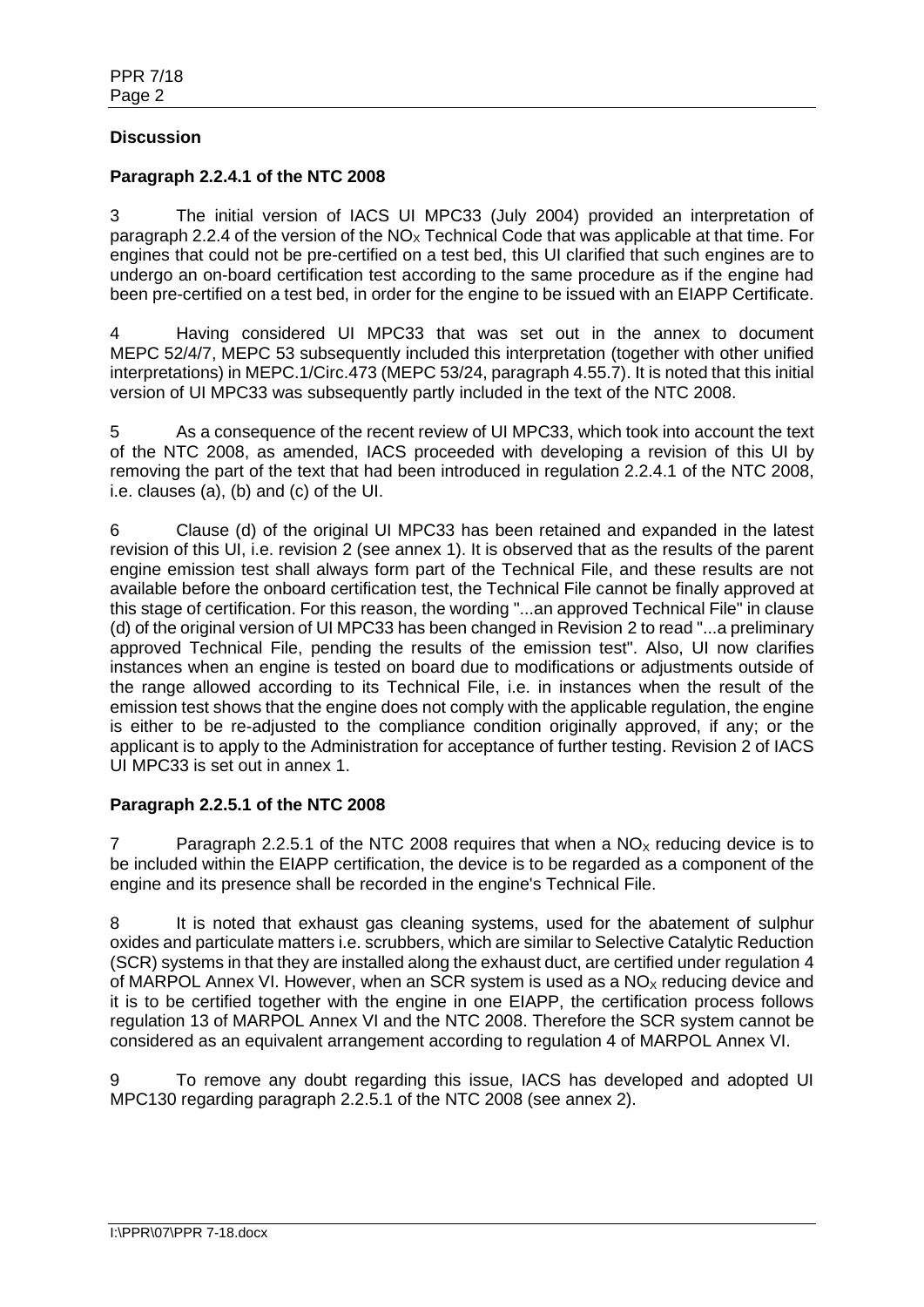## **Paragraph 3.2.1 of the NTC 2008**

10 IACS considers that clarification is needed with respect to the certification of engines that are intended to operate as part of an Integrated Electric Propulsion (IEP) system, i.e. engines driving an alternator supplying electrical power for both propulsion and auxiliary power. Such arrangements can typically be found on cruise ships. In particular, clarification is needed with respect to testing such engines in accordance with both the D2 and E2 test cycles or with the E2 test cycle only.

11 The NTC 2008 specifies test cycles to be applied for verification of compliance with the applicable  $NO<sub>x</sub>$  emission limits as specified in regulation 13 of MARPOL Annex VI. Paragraph 3.2.1 of the NTC 2008 requires that one or more of the relevant test cycles specified in paragraphs 3.2.2 to 3.2.6 of the Code shall be applied.

12 For engines in diesel-electric propulsion applications two test cycles may be considered:

- .1 test cycle E2: test cycle for "Constant-speed main propulsion" application (including diesel-electric drive and all controllable-pitch propeller installations); and
- .2 test cycle D2: test cycle for "Constant-speed auxiliary engine" application.

13 The main difference between the E2 and D2 test cycles is the consideration of low engine loads (10% load point) in the D2 cycle. For engines operating in an IEP system, controlled by a power management system, it can be expected that such engines will not operate at low loads below 25% for a significant time period. Therefore, for these engines the E2 test cycle should be considered as the most appropriate test cycle and should be the only cycle applied.

14 Revision 1 of UI MPC51 was submitted in the annex to document MEPC 71/5/4. The Committee agreed to refer consideration of this UI to PPR 5. Following consideration in the Air Pollution Working Group at PPR 5, the Sub-Committee, having considered the relevant parts of the report of the Working Group (PPR 5/WP.6, paragraphs 47 to 48), noted that, due to a lack of sufficient support by Member Governments, the Group agreed not to develop a UI on engine test cycles as required by the  $NO<sub>x</sub>$  Technical Code 2008 (PPR 5/24, paragraph 20.5). IACS subsequently withdrew Revision 1 of UI MPC51 prior to its expected implementation date of 1 July 2018; carefully reviewed the comments made at PPR 5 on this issue and updated this UI (see annex 3).

## **Paragraph 5.10.1 of the NTC 2008**

15 IACS developed UI MPC 74 (July 2004) regarding paragraph 5.10.1 of the  $NO<sub>x</sub>$ Technical Code that was applicable at that time. This UI has been uniformly implemented by IACS Members from 19 May 2005.

16 This UI outlines the necessary data that is to be recorded during the emission test to fully define the engine performance, taking account of section 1 of appendix 5 of the NTC 2008.

17 Where engines are fitted with a SCR system, as indicated in paragraphs 5.2.2 and 6.2.2 of the *2017 Guidelines addressing additional aspects to the NO<sup>X</sup> Technical Code 2008 with regard to particular requirements related to marine diesel engines fitted with Selective Catalytic Reduction (SCR) Systems* (resolution MEPC.291(71)), more parameters are to be recorded accordingly, which are beyond those in section 1 of appendix 5 of the NTC 2008.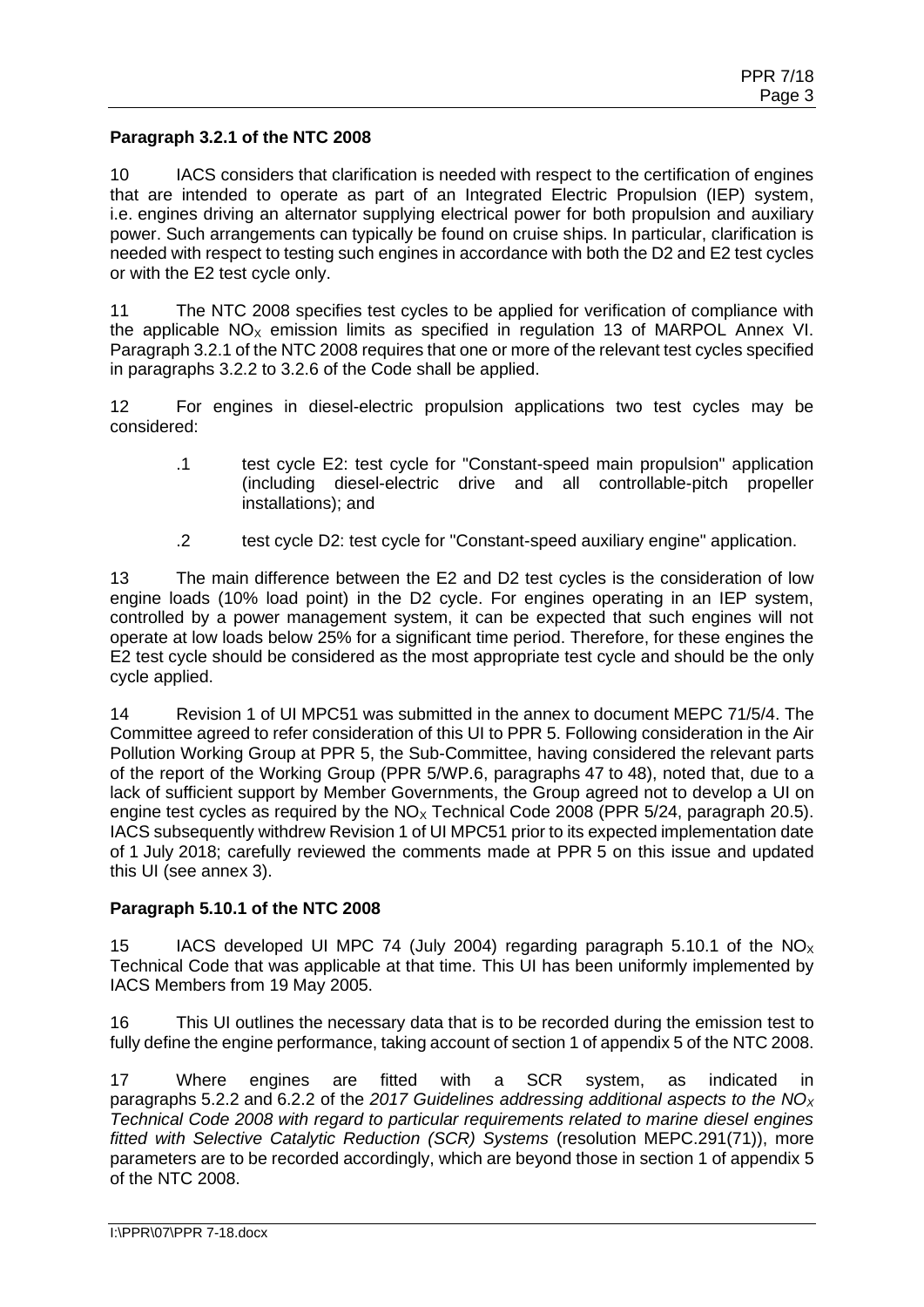18 For dual-fuel engines, the ratio of liquid-to-gas, gas fuel temperature and its measurement point position is to be recorded as required in paragraphs 5.3.5 and 5.3.6 of the NTC 2008.

19 Additional parameters supporting the test fuel categorization according to ISO 8217:2017 on "Petroleum products — Fuels (class F) — Specifications of marine fuels" are to be indicated in the emission test report.

20 Based on the above considerations, IACS has developed and adopted revision 1 of UI MPC74 (see annex 4).

## **IACS Unified Interpretations implementation provisions**

21 The Sub-Committee is invited to note that IACS Members intend to implement the new UI MPC130 and the latest revisions of UIs MPC33, MPC51 and MPC74 from 1 July 2020, unless they are provided with written instructions to apply a different interpretation by the Administration on whose behalf they are authorized to act as a recognized organization.

#### **Action requested of the Sub-Committee**

- 22 The Sub-Committee is invited to:
	- .1 consider the comments provided in paragraphs 3 to 20, above, and IACS UIs as set out in the annexes;
	- .2 consider preparing a new draft MEPC circular to reflect the annexed new and revised unified interpretations, if found acceptable; and
	- .3 take action as appropriate.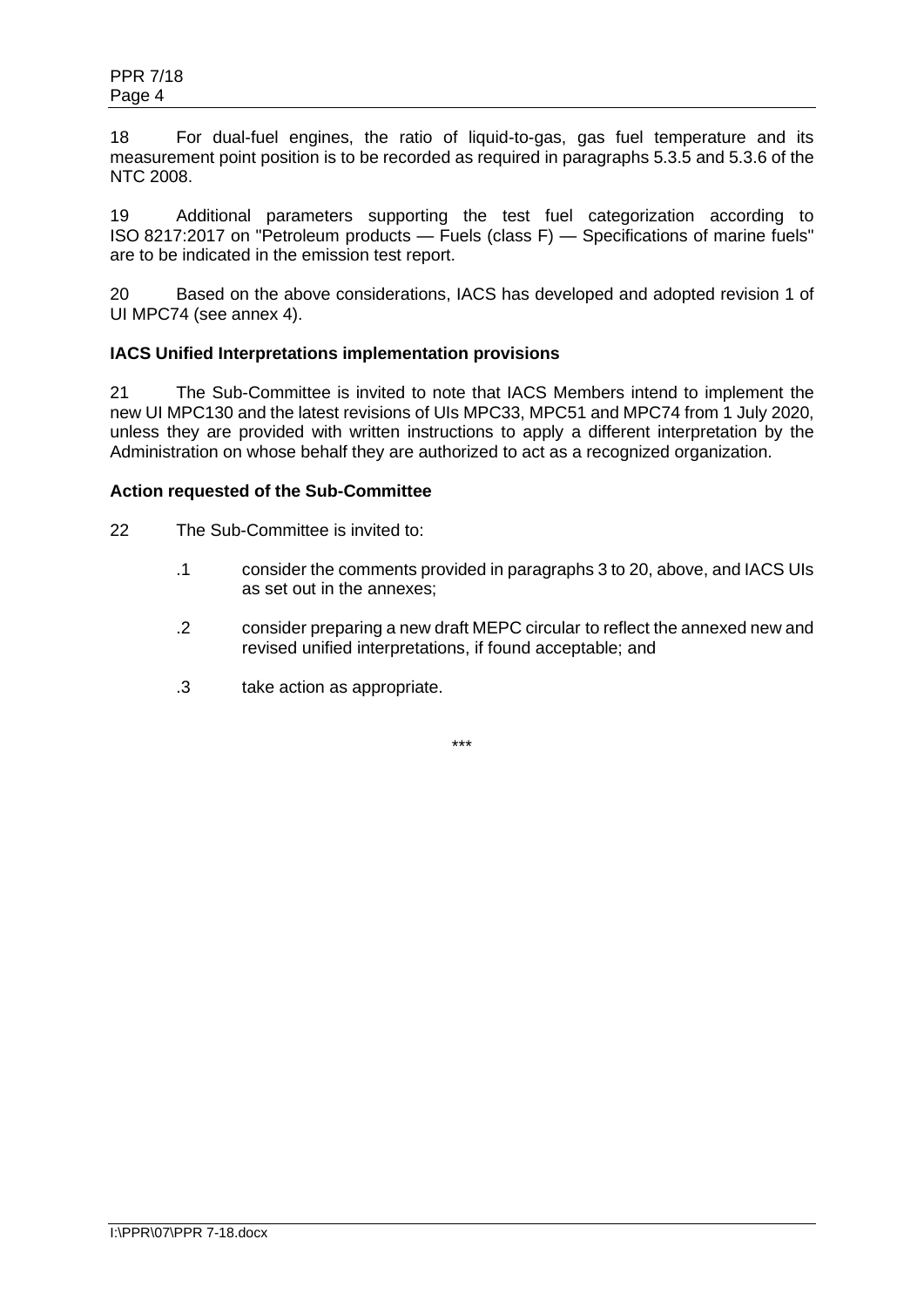# **MPC 33** (July 2004) (Rev. 1 Mar 2006)

# **Resolution 2 of the 1997 MARPOL Conference Technical Code on Control of Emission of Nitrogen Oxides from Marine Diesel Engines**

**(NO<sup>X</sup> Technical Code 2008, Chapter 2, Paragraph 2.2.4.1)**

## **Chapter 2.2.4**

Chapter 2.2 Procedures for pre-certification of an Engine Group

Chapter 2.2.4 reads as follows:

## **Paragraph 2.2.4.1, Chapter 2 of the NO<sup>X</sup> Technical Code (NTC) 2008 reads:**

*There are engines which, due to their size, construction and delivery schedule, cannot be pre-certified on a test-bed. In such cases, the engine manufacturer, shipowner or ship builder shipbuilder shall make application to the Administration requesting an on-board onboard test (see 2.1.2.2). The applicant must demonstrate to the Administration that the on-board onboard test fully meets all of the requirements of a test-bed procedure as specified in chapter 5 of this Code. Such a survey may be accepted for one engine or for an engine group represented by the parent engine only, but it shall not be accepted for an engine family certification. In no case shall an allowance be granted for possible deviations of measurements if an initial survey is carried out on board a ship without any valid precertification test. For engines undergoing an on-board certification test, in order to be issued with an EIAPP Certificate, the same procedures apply as if the engine had been pre-certified on a test-bed, subject to the limitations given in paragraph 2.2.4.2.*

## **Note**

- 1. This UI is to be uniformly implemented by IACS Societies from 19 May 2005.
- 2. Revision 1 of this UI is to be uniformly implemented by IACS Societies from 1 July 2006.
- 3. Revision 2 of this UI is to be uniformly implemented by IACS Societies from 1 July 2020.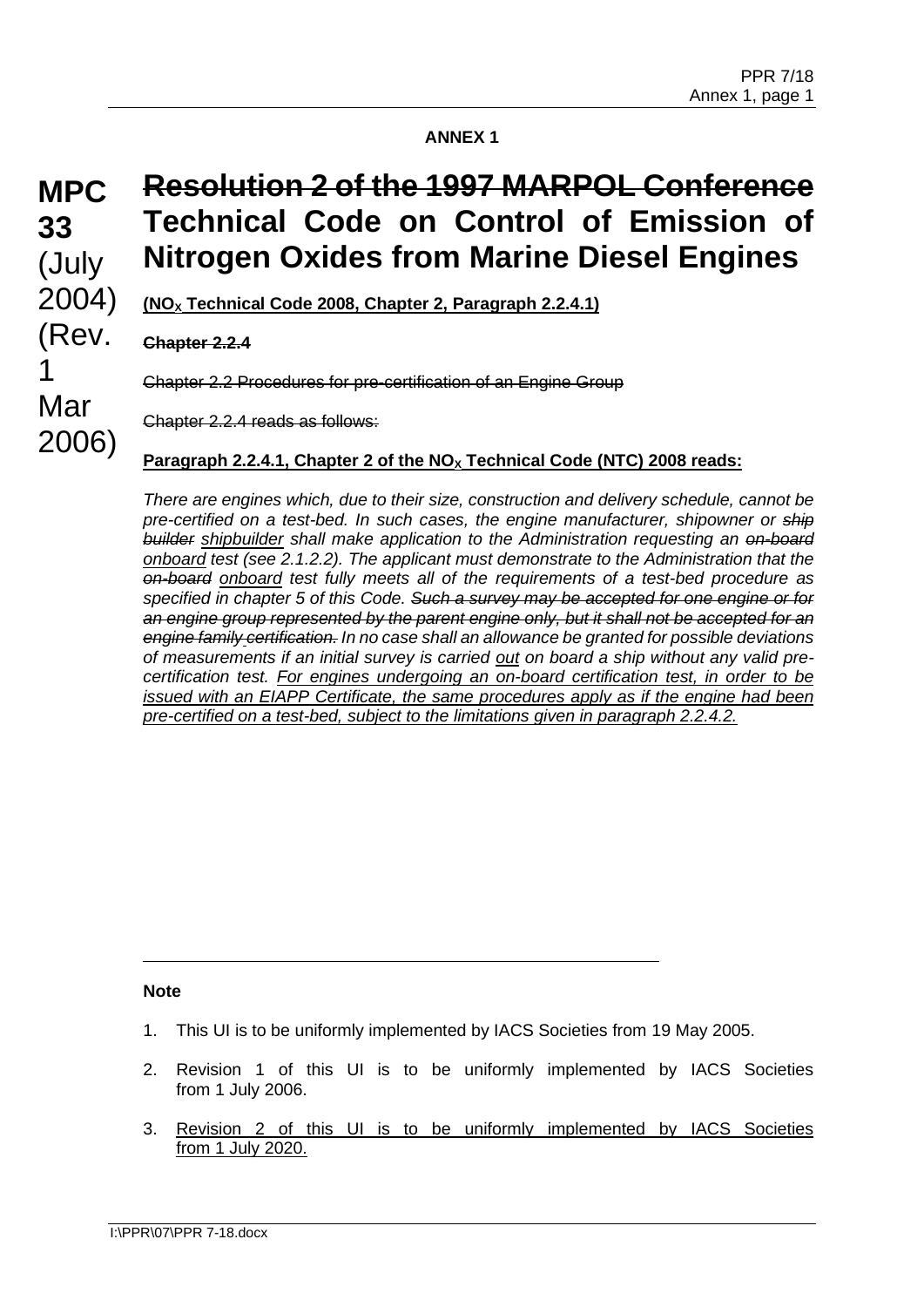#### **Interpretation**

For engines Engines undergoing an on-board certification test, to be issued with an EIAPP Certificate, the same procedure apply as if the engine had been pre-certified on a test-bed: shall have a preliminary approved Technical File, pending the results of the emission test.

If the result of the emission test does not comply with the applicable  $NO<sub>x</sub>$  regulation, the engines are to be re-adjusted to the compliance condition originally approved, if any, or the applicant is to apply to the flag Administration for acceptance of further testing.

(a) the survey on-board meets the pre-certification survey requirements; and

(b) the on-board test fully meets all of the requirements of a test-bed procedure as specified in chapter 5 of the NOx Technical Code; and

(c) the application average weighted NOx emission value meets the requirements of regulation 13 of Annex VI; and

(d) the engine has an approved Technical File.

(MEPC/Circ.473)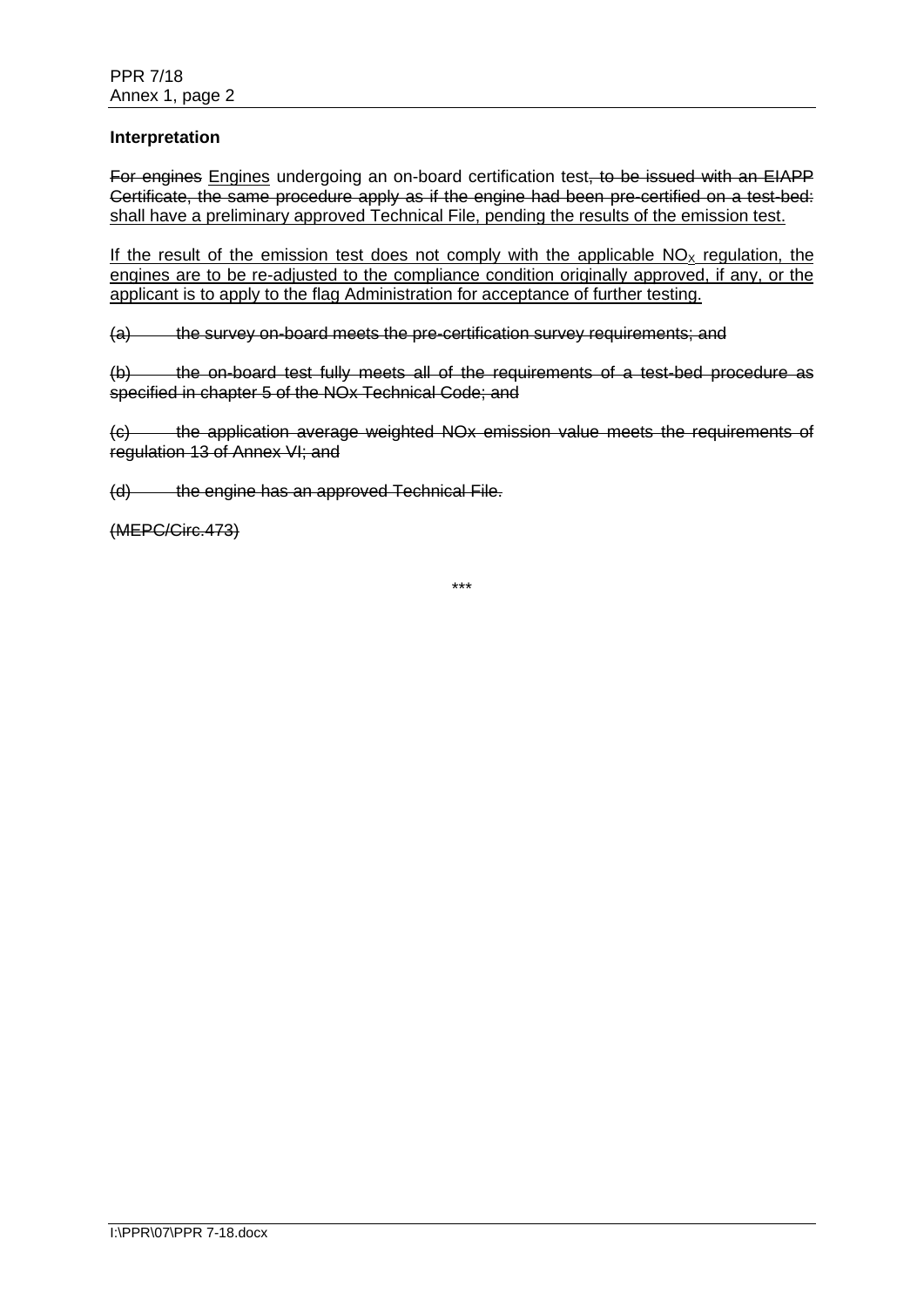#### **Technical Code on Control of Emission of Nitrogen Oxides from Marine Diesel Engines MPC 130**

**(NO<sup>X</sup> Technical Code 2008, Chapter 2, Paragraph 2.2.5.1)**

## **Paragraph 2.2.5.1, Chapter 2 of the NO<sup>X</sup> Technical Code (NTC) 2008 reads:**

*2.2.5.1 Where a NOX-reducing device is to be included within the EIAPP certification, it must be recognized as a component of the engine, and its presence shall be recorded in the engine's Technical File.*

#### **Interpretation**

(Nov 2019)

For the purpose of the first sentence of regulation 2.2.5.1 of the  $NO<sub>x</sub>$  Technical Code 2008, a NOx-reducing device (e.g. SCR) is recognized as a component of the engine and as such the SCR will not be covered by MARPOL Annex VI, regulation 4 - Equivalents.

#### **Note**

<sup>1.</sup> This Unified Interpretation is to be uniformly implemented by IACS Societies from 1 July 2020.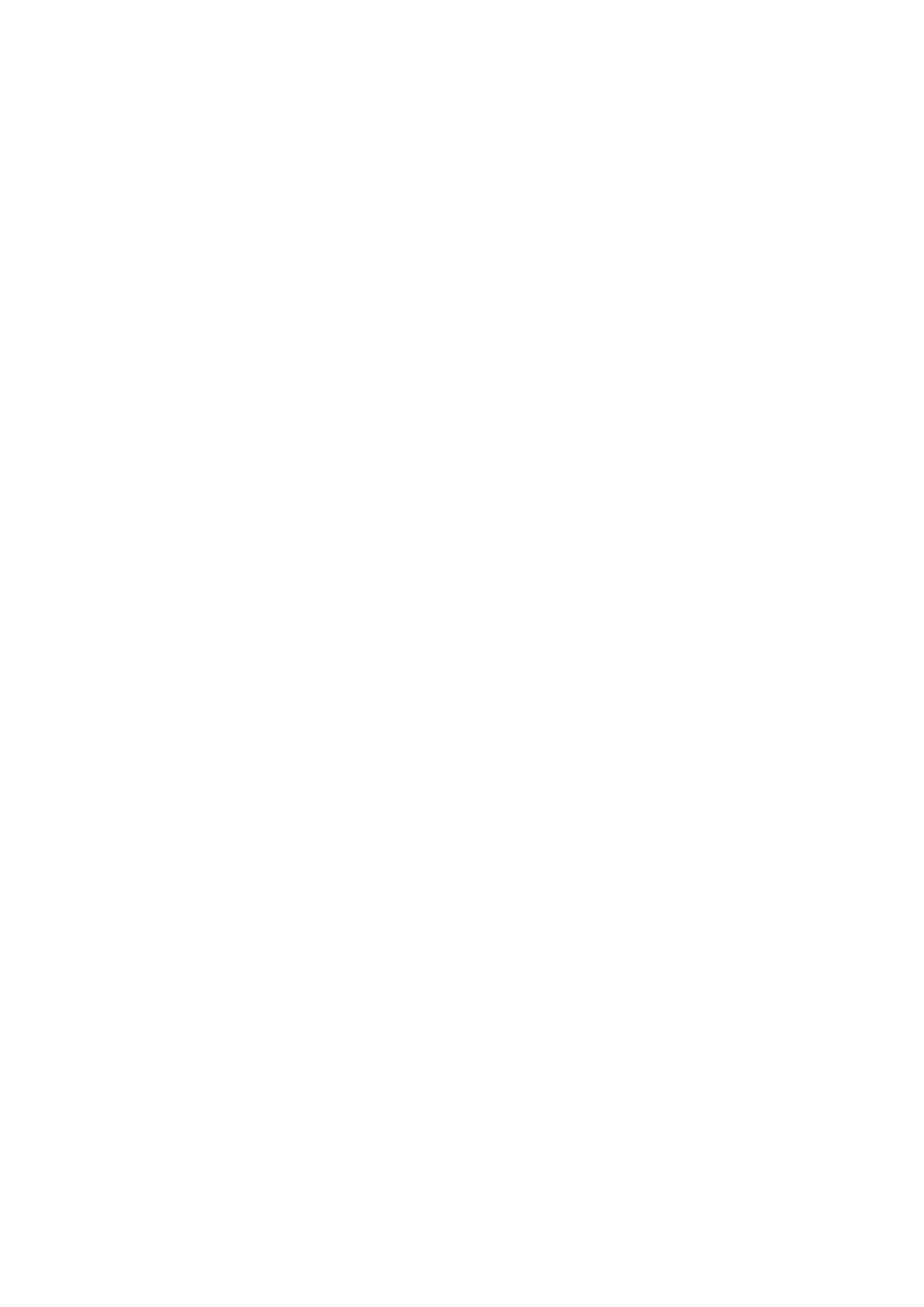## **MPC 51** (July 2004)

(Rev.1 Jan 2017 Withdrawn) (Rev.2 Nov 2019)

# **Resolution 2 of the 1997 MARPOL Conference Technical Code on Control of Emission of Nitrogen Oxides from Marine Diesel Engines**

**(NO<sup>X</sup> Technical Code 2008, Chapter 3, Paragraph 3.2.1)**

**Chapter 3.2.1**

Chapter 3.2 Test cycles and weighting factors to be applied

*Chapter 3.2.1 reads as follows:*

#### **Paragraph 3.2.1, Chapter 3 of the NO<sup>X</sup> Technical Code (NTC) 2008 reads:**

*3.2.1 For every Individual engine Engine or parent Parent engine Engine of an engine group or family Engine Family or Engine Group, one or more of the relevant test cycles specified in 3.2.2 to 3.2.6 shall be applied for verification of compliance with the applicable NO<sup>X</sup> emission limits in accordance with contained in regulation 13 of Annex VI.*

#### **Interpretation**

For application of this section it shall be interpreted that:

(a) One of the test cycles specified in Chapters  $3.2.2$  to  $3.2.6$ , applicable to the application, shall be applied. For a parent engine of an engine family or engine group, one or more test cycles shall be applied where an engine family or engine group contains engine models which can be used solely for one application and engine models which can be used for another application.

(b) Where more than one test cycle is to be applied the average cycle weighted NOx emission value (in g/kWh) for each cycle is to be stated on the EIAPP Certificate 1.15, together with the corresponding limit value, 1.14. Individual engines or member engines of an engine family or engine group intended to be used for more than one application are to be certified for the relevant test cycles.

#### **Note**

1. This UI is to be uniformly implemented by IACS Societies from 19 May 2005.

2. Rev.1 of this UI was withdrawn prior to coming into force on 1 July 2018.

3. Rev.2 of this UI is to be uniformly implemented by IACS Societies when an application for certification of an engine is dated on or after 1 July 2020.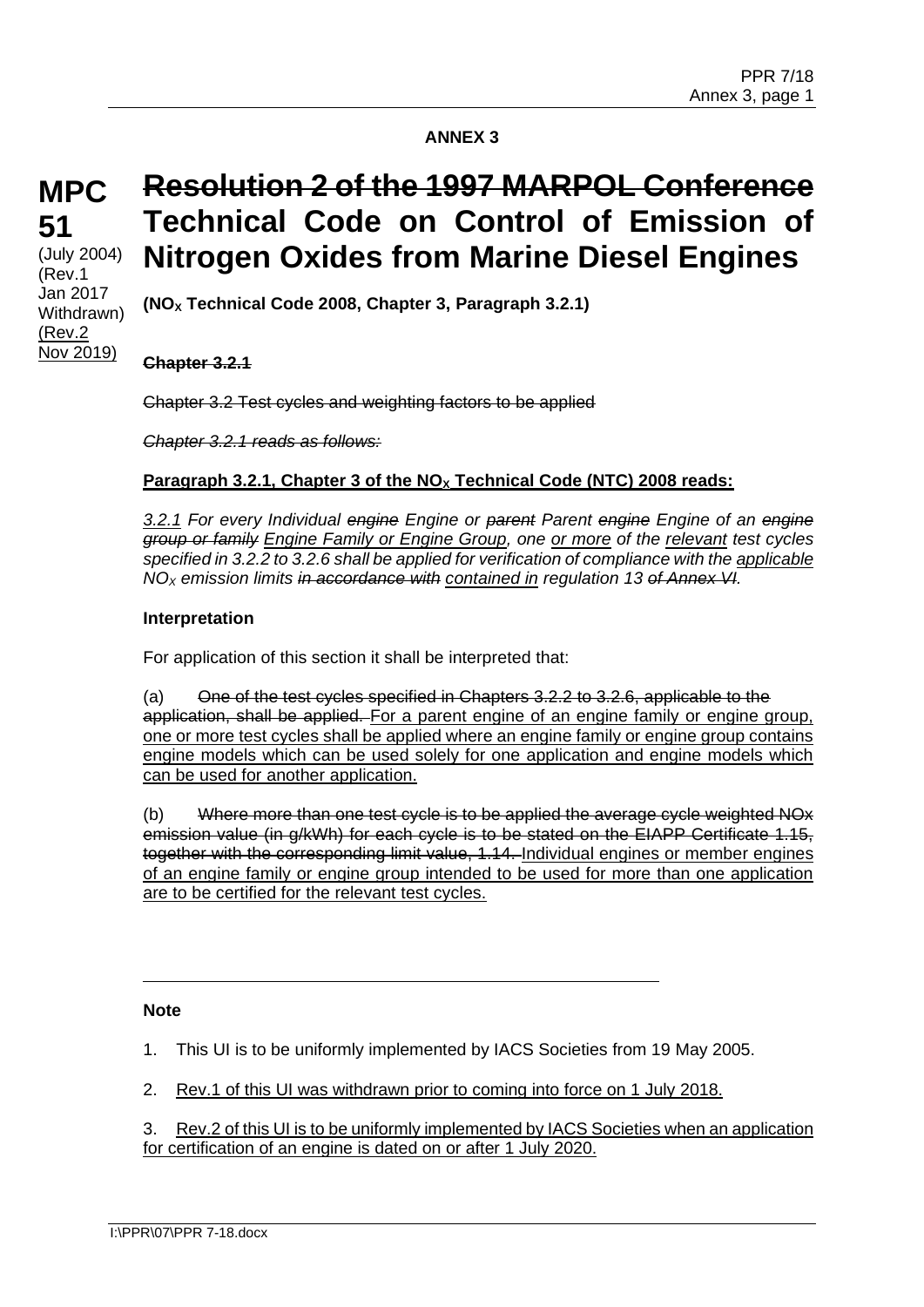(c) A Parent Engine test for a particular duty cycle is to follow the appropriate test cycle. A Parent Engine emission value shall not be 'constructed' by, for example, adding data from one test to emission values taken from another test. For those instances where an engine is installed in an integrated propulsion system and is used simultaneously or separately for supplying energy to main propulsion and for auxiliary purposes, and where the distribution of power on board is controlled by a power management system, that engine is to be certified to the test cycle only which represents the main purpose of this engine application. In such cases, main propulsion is considered to be the main purpose of this application and takes precedence, meaning that E2 certification only is required for these engines.

(d) In those instances where a constant speed engine as installed can be used either solely for main propulsion or auxiliary purposes, then that engine should be certified to both the E2 and D2 cycles.

(e) Where a generator is also permanently fitted or coupled to main engine propulsion shafting then certification of that main engine using only the E2 or E3 cycle, as appropriate, is required.

This Underlined Rev.2 contains the changes with respect to July 2004 version.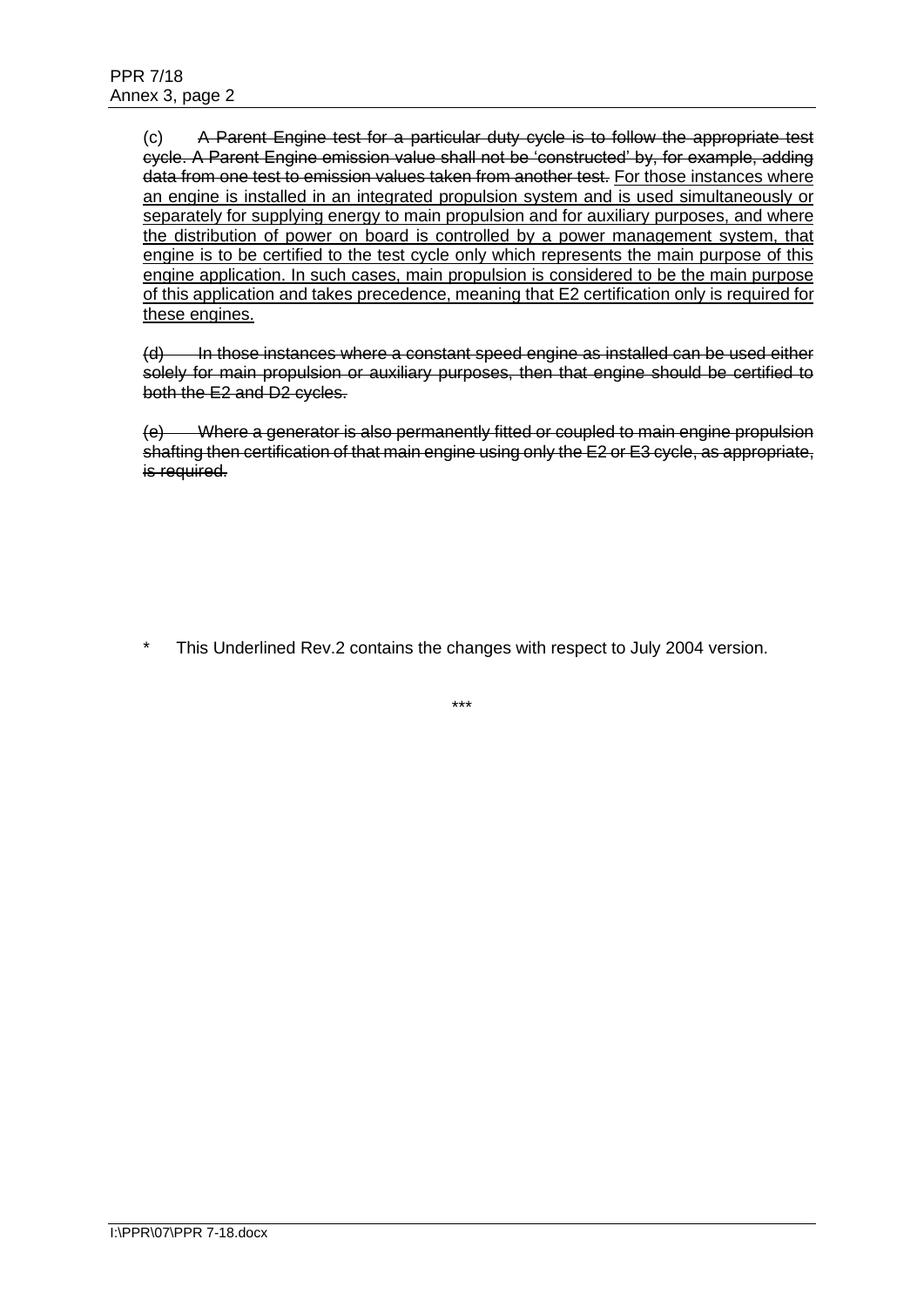## **MPC 74** (July 2004) (Rev.1 Nov 2019)

# **Resolution 2 of the 1997 MARPOL Conference Technical Code on Control of Emission of Nitrogen Oxides from Marine Diesel Engines**

**(NO<sup>X</sup> Technical Code 2008, Chapter 5, Paragraph 5.10.1)**

## **Chapter 5.10.1**

Chapter 5.10 Test report

Chapter 5.10.1 reads as follows:

## **Paragraph 5.10.1, Chapter 5 of the NO<sup>X</sup> Technical Code (NTC) 2008 reads:**

*5.10.1 For every engine Individual Engine or Parent Engine tested for pre-certification or for initial certification on board without precertification, to establish an Engine Family or Engine Group, the engine manufacturer shall prepare a test report which shall contain , as a minimum, the necessary data to fully define the engine performance and enable calculation of the gaseous emissions including the data as set out in section 1 of appendix 5 of this Code. The original of the test report shall be maintained on file with the engine manufacturer and a certified true copy shall be maintained on file by the Administration.*

#### **Interpretation**

For application of this section the term "as a minimum" shall be interpreted as incorporating the The "necessary data to fully define the engine performance and enable calculation of the gaseous emissions" shall be incorporated, in accordance with 5.12, from the raw data units to the cycle weighted  $NO<sub>X</sub>$  emission value in g/kWh. The data set given under Appendix 5 should not be considered definitive and any other test data (i.e. engine performance or setting data, description of control devices) relevant to the approval of a specific engine design and/or on-board  $NO<sub>x</sub>$  verification procedures must also be given. For the engine fitted with SCR, under scheme A, the parameters listed in sub-paragraphs of paragraph 5.2.2 of IMO resolution MEPC. 291(71) shall be measured and recorded in the engine test report. Under scheme B, the exhaust gas temperature at the intended inlet of the SCR chamber shall be determined and recorded in the test report. For Dual fuel engines, the ratio of liquid-to-gas, Gas fuel temperature and its measurement point position shall be recorded during the testing.

#### **Note**

- 1. This UI is to be uniformly implemented by IACS Societies from 19 May 2005.
- 2. Rev. 1 of this UI is to be uniformly implemented by IACS Societies from 1 July 2020.